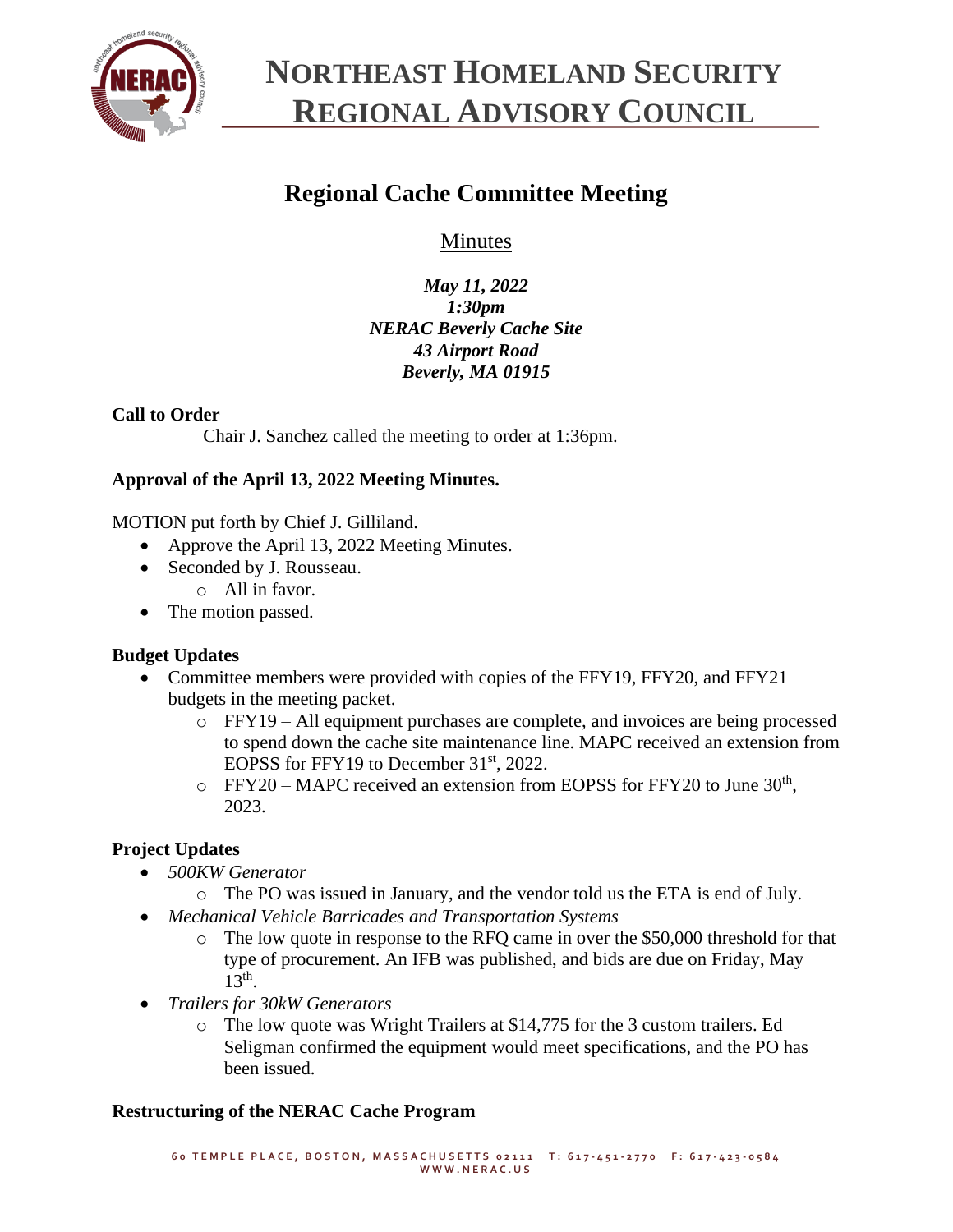

# **NORTHEAST HOMELAND SECURITY REGIONAL ADVISORY COUNCIL**

- Closure of the Lexington Site (Discussed out of order of the agenda)
	- o Removal of Equipment from Site
		- The Committee discussed the outcome of the Lexington Site Visit on May  $9^{\text{th}}$ .
		- Final cost estimates for transferring the equipment need to be provided by the Beverly Cache Site before maintenance can occur. Beverly will be moving the equipment and will then work with MAPC on next steps.
		- When equipment is transferred from Lexington to Beverly, the borrowing forms will be used for each asset to document the Lexington cache site releasing the equipment to the Beverly cache site.
- Options for a New Cache Site Location (Discussed out of order of agenda) o Chelmsford is interested in hosting the cache generators.
- New MOUs with Cache Host Communities (Discussed out of order of agenda)
	- o The MOU drafts and edits, that were requested by Beverly, were discussed. Further edits will be submitted to MAPC to incorporate in an updated draft for the next Committee meeting.

## **FFY22 Plan Development**

• No projects were discussed.

## **New Business Unforeseen by the Chair**

• None.

MOTION put forth by M. Collins.

- Adjourn the meeting.
- Seconded by Chief J. Gilliland.
	- o All in favor.
- The motion passed.

## **\*\* Next Meeting: TBD \*\***

### ATTENDEES – COMMITTEE MEMBERS

John Sanchez: Burlington Public Works\* Chief Jason Gilliland: Marblehead Fire Department\* Mark Foster: Beverly Emergency Management\* Mike Collins: City of Beverly Heather Tecce: MEMA Jeff Rousseau: Framingham Department of Public Works Marc Valenti: Town of Lexington Department of Public Works

ABSENT – COMMITTEE MEMBERS

Jon Brickett: Northeast EMS\* Paul Cohen: Town of Chelmsford\*

### ATTENDEES – OTHER